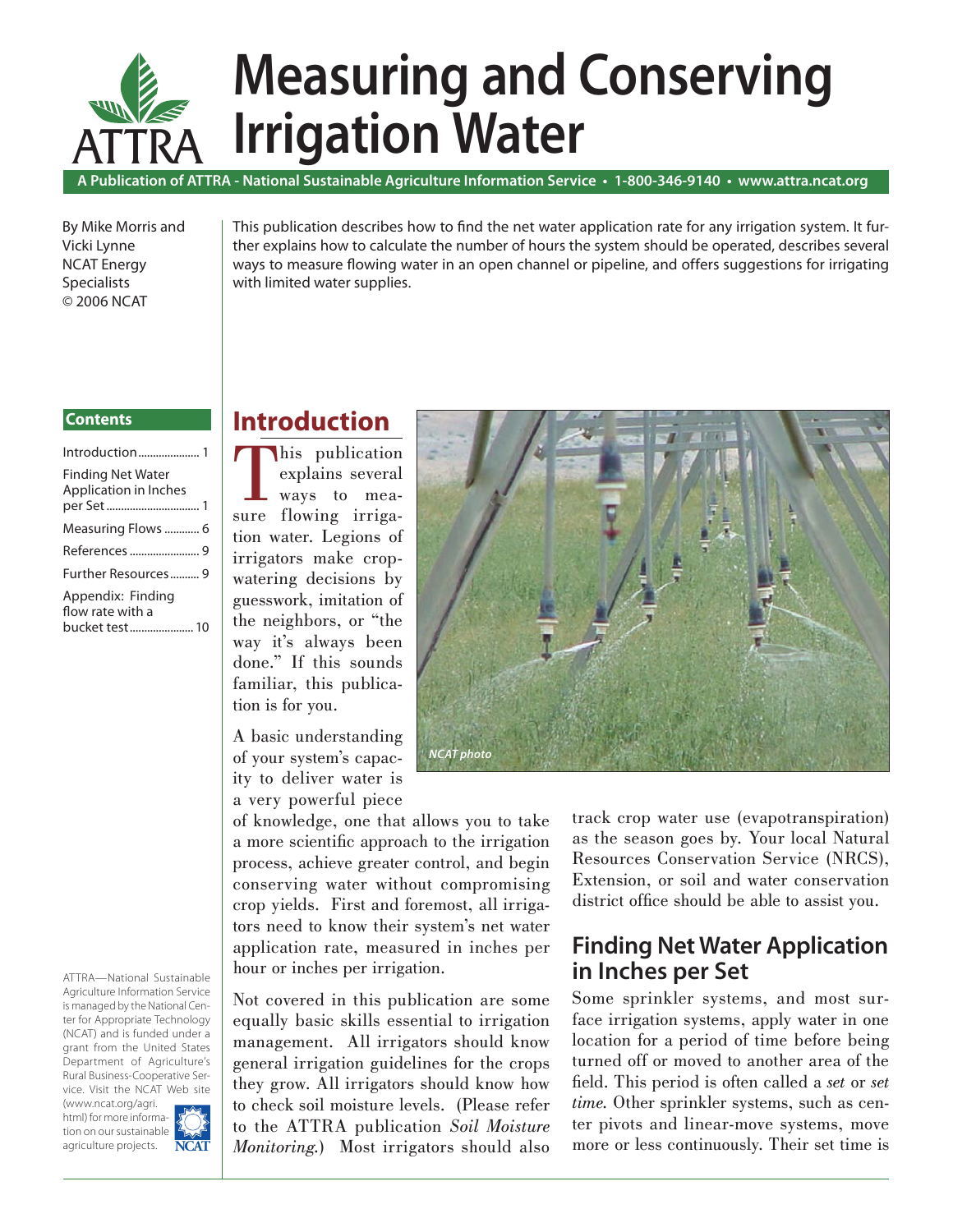

Table 1 shows attainable system efficiencies for some irrigation systems: the percentage of water that actually enters and remains in the root zone.

These are only average values for well-managed and well-maintained systems. Soil texture will heavily influence how your system's efficiency compares to the ranges below. In situations where true application efficiency is hard to estimate, measured *distribution uniformity (DU)* may be the most accurate "system efficiency" value to use in the formulas and calculations below. DU measures how uniformly water infiltrates into the soil in various parts of a field. Talk to your local NRCS office or soil and water conservation district for help measuring your DU.

considered to be the period needed to cover the entire irrigated area.

Good irrigation management requires that you know how much water the irrigation system delivers to a crop's roots over a given period of time. You can then adjust the duration or frequency of your sets so the amount of water you put into the soil equals the amount that plants have used up.

## **Finding System Efficiency**

In any irrigation system, some water is lost or fails (for a variety of reasons) to become available to the plant roots. For example, water is lost to deep percolation, wind drift, runoff, and evaporation during application. The term *net water application* refers to the amount of water (in inches of depth) that your irrigation system actually delivers to the crop root zone during a set. To calculate net water application, you start with the gross amount of water applied and multiply it by a *system efficiency*.

Gross water applied  $\times$  system efficiency = net water applied

*Table 1.* **Attainable Irrigation System Application Effi ciencies**

| <b>System Type</b>              | Efficiency (%) |
|---------------------------------|----------------|
| Surface Systems                 |                |
| Level border                    | 60-80          |
| Furrow                          | 60-80          |
| Surge                           | 65-80          |
| Graded border                   | 55-75          |
| Corrugate                       | $40 - 55$      |
| Wild Flood                      | $25 - 40$      |
| Sprinkler Systems               |                |
| Linear move                     | 75-90          |
| Center pivot (low pressure)     | 75-90          |
| <b>Fixed solid set</b>          | $70 - 85$      |
| Center pivot (high pressure)    | 65-80          |
| Hand move or side roll laterals | 60-75          |
| Traveling gun                   | 60-70          |
| Stationary gun                  | $50 - 60$      |
| Micro-irrigation systems        |                |
| Surface/subsurface drip         | 85-95          |
| Micro spray or mist             | 85-90          |

Page 2 **ATTRA** Measuring and Conserving Irrigation Water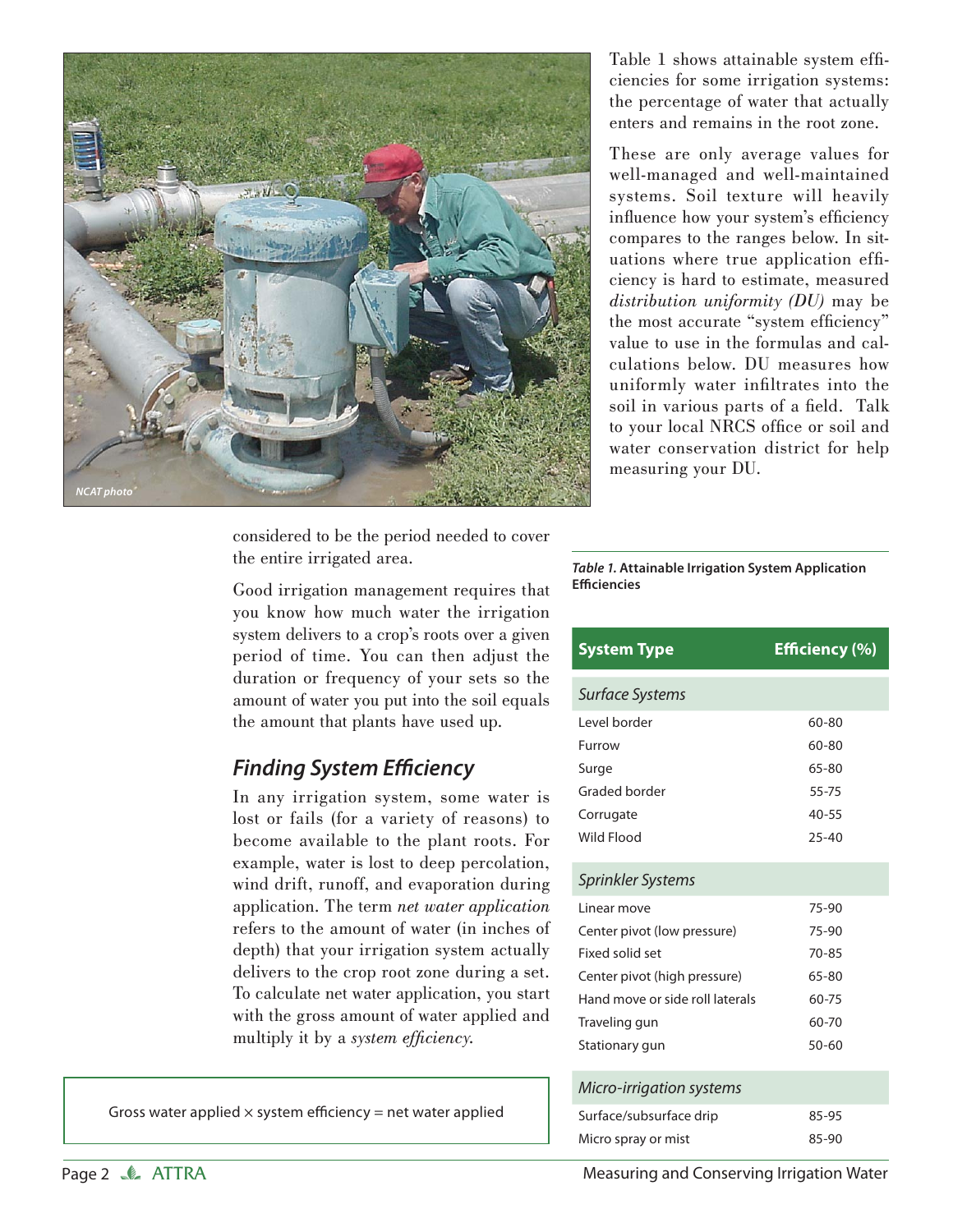## *A Shortcut Method for Most Sprinkler Systems*

To estimate net water application in inches per set for most sprinkler systems (but not pivots), you can simply use the following two tables. Use Table 2 to convert nozzle size and pressure to gallons per minute (gpm). Once you've determined the flow rate in gpm, use Table 3 (along with the correct spacing for your system) to find your system's gross water application in inches per hour. Then multiply this number by your system efficiency and set duration to find net water application.

For example, consider a side roll system with new 9/64-inch nozzles and 40 pounds per square inch (psi) operating pressure, with 40-foot by 40-foot sprinkler spacing (see Figure 1), and an 11-hour set time operating at 65 percent system efficiency.

From Table 2, find the 9/64-inch nozzle on the left and read across to the figure under 40 psi. The number is 3.7 gpm.

Then, using Table 3, find the 40-foot by 40-foot spacing on the left and read across to the 3 gpm and 4 gpm columns. Since 3.7 gpm is a little more than halfway between, estimate the gross water application at 0.22 inches per hour. Multiply 0.22 by 11 hours—the set duration—and by 0.65—the system efficiency percentage.

Net water application:  $0.22 \times 11 \times 0.65$ = 1.6 inches per set.

*Figure 1.* **Spacings on Hand Move Sprinklers**





| <b>Nozzle</b><br>Size | Nozzle Pressure, psi |     |     |     |      |  |  |
|-----------------------|----------------------|-----|-----|-----|------|--|--|
| (inch)                | 30                   | 40  | 50  | 60  | 70   |  |  |
| 3/32                  | 1.4                  | 1.7 | 1.9 | 2.0 | 2.1  |  |  |
| 1/8                   | 2.6                  | 3.0 | 3.3 | 3.5 | 3.8  |  |  |
| 9/64                  | 3.3                  | 3.7 | 4.2 | 4.5 | 4.9  |  |  |
| 5/32                  | 3.9                  | 4.5 | 5.0 | 5.4 | 5.8  |  |  |
| 11/64                 | 4.7                  | 5.4 | 6.0 | 6.6 | 7.1  |  |  |
| 3/16                  | 5.5                  | 6.3 | 7.0 | 7.7 | 8.3  |  |  |
| 13/64                 | 6.4                  | 7.4 | 8.2 | 9.0 | 9.7  |  |  |
| 7/32                  | 7.4                  | 8.6 | 9.6 | 0.5 | 11.3 |  |  |

**G**ood irriga-<br>tion man-<br>requires that you *tion management requires that you know how much water the irrigation system delivers to a crop's roots over a given period of time.*

*Caution: The values in Table 2 are based on new nozzles. Flow from worn nozzles can vary signifi cantly from these values.*

You can estimate net water application in inches per set for any irrigation system if you know the system's *flow rate*, *irrigated area*, and *system efficiency*. The calculation is described in the following pages.

|  | Table 3. Water Application — Inches per Hour |  |
|--|----------------------------------------------|--|
|--|----------------------------------------------|--|

| Sprinkler      | gpm/Sprinkler  |      |                |      |      |      |      |      |      |      |                   |      |      |      |      |
|----------------|----------------|------|----------------|------|------|------|------|------|------|------|-------------------|------|------|------|------|
| Spacing        | $\overline{2}$ | 3    | $\overline{4}$ | 5    | 6    | 7    | 8    | 9    | 10   | 11   | $12 \overline{ }$ | 15   | 18   | 20   | 25   |
| $30 \times 30$ | 0.21           | 0.32 | 0.43           |      |      |      |      |      |      |      |                   |      |      |      |      |
| 30 x 50        |                |      | 0.25           | 0.32 | 0.38 | 0.44 | 0.51 | 0.57 | 0.64 | 0.70 | 0.76              |      |      |      |      |
| $40 \times 40$ |                | 0.18 | 0.24           | 0.30 | 0.36 | 0.42 | 0.48 | 0.54 |      |      |                   |      |      |      |      |
| $40 \times 60$ |                |      |                | 0.20 | 0.24 | 0.28 | 0.32 | 0.36 | 0.40 | 0.44 | 0.48              | 0.60 | 0.72 | 0.80 |      |
| $50 \times 60$ |                |      |                |      | 0.19 | 0.22 | 0.26 | 0.29 | 0.32 | 0.35 | 0.39              | 0.48 | 0.58 | 0.64 |      |
| $60 \times 60$ |                |      |                |      |      |      | 0.21 | 0.24 | 0.27 | 0.29 | 0.32              | 0.40 | 0.48 | 0.53 | 0.67 |
| 60 x 80        |                |      |                |      |      |      |      |      | 0.20 | 0.22 | 0.24              | 0.30 | 0.36 | 0.40 | 0.50 |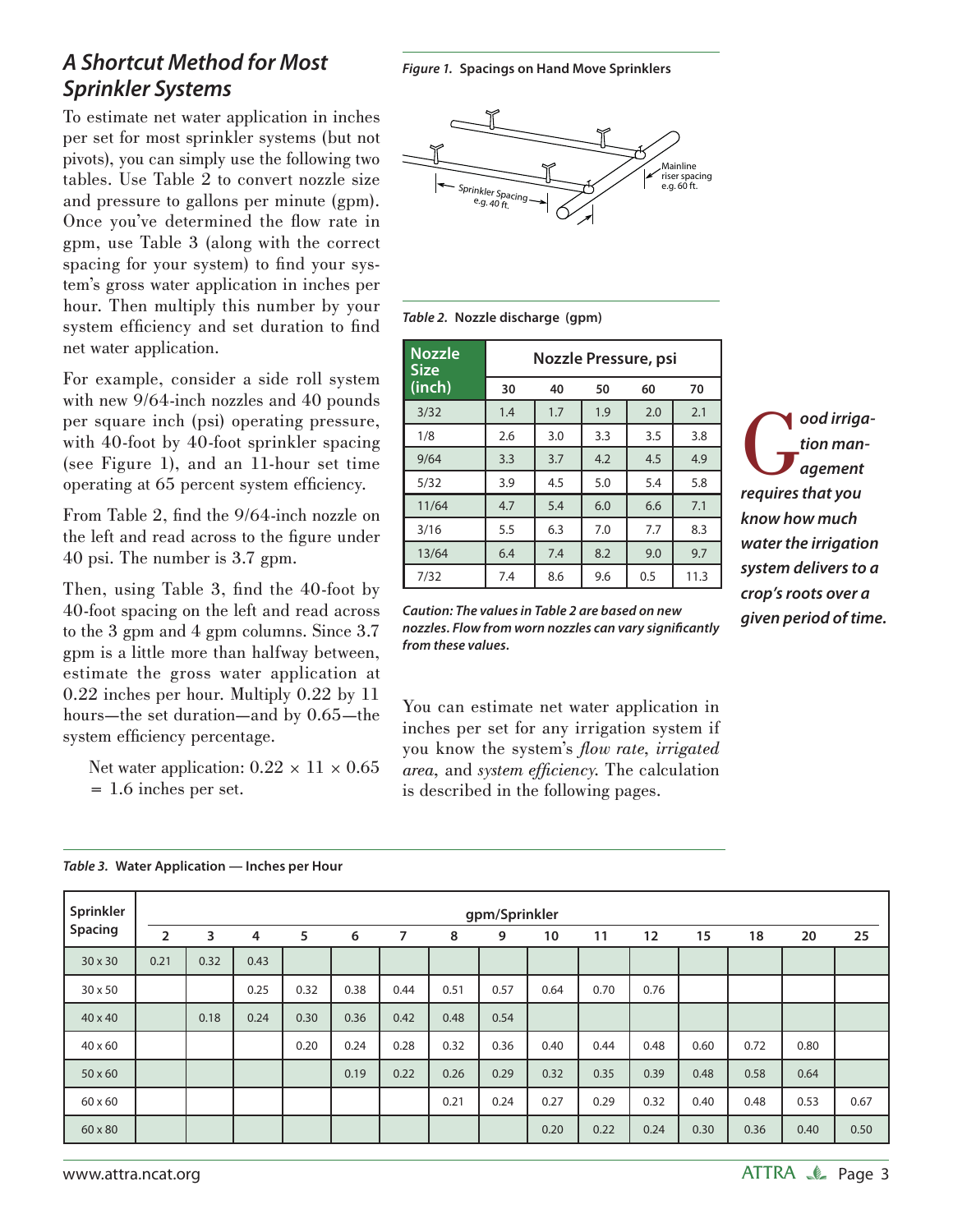## *Finding Flow Rate*

It is sometimes difficult to estimate flow rates for **surface irrigation systems**, but several methods are possible.

- Ditch or pipeline: Measure flow rates with one of the flow measuring devices described later in this publication.
- Furrow systems: Measure flow with one of the portable measuring devices available. Or catch the flow to a single furrow in a bucket of known capacity, and measure the time it takes to fill the bucket. If you know the total flow into a furrow system, you can divide this amount by the number of furrows to find the flow rate into each furrow.
- Siphon tubes: Look up the flow rate in a siphon tube head-discharge chart.

To calculate flow rate for most **sprinkler systems**, you'll need to know the *average gpm per sprinkler.* For center pivots, flow varies along the length of lateral pipe, and you'll need to know the gpm for the entire pivot.

If your sprinkler system is relatively new and the nozzles have little wear, you can



A more accurate way to find the flow rate for your sprinkler system—especially if it's an older system—is to conduct a simple bucket test. (See Appendix.)

## *Finding Irrigated Area*

For most surface irrigation systems, the irrigated area is simply the entire area of the field. For furrow systems, you can use the length and spacing of the furrows to estimate irrigated area. (See example below.)

For most sprinkler systems, find the area in square feet watered by one sprinkler, usually described as the distance, in feet, between sprinklers on the line multiplied by the distance, in feet, between mainline riser valves. Typical areas are 30 feet by 50 feet or 40 feet by 60 feet. (See Figure 1 for an example.) For pivots, use the entire swept area in acres and multiply by 43,560. (The conversion of acres to square feet.)

## *Calculating Net Water Application per Set*

To calculate net water application in inches per set for any irrigation system, use the following general formula:

#### **Net water application (inches) =**

set time (hours) x flow rate (gpm) x 96.3 x system efficiency irrigated area (sq. ft.)

*Note:* 96.3 is a conversion factor.

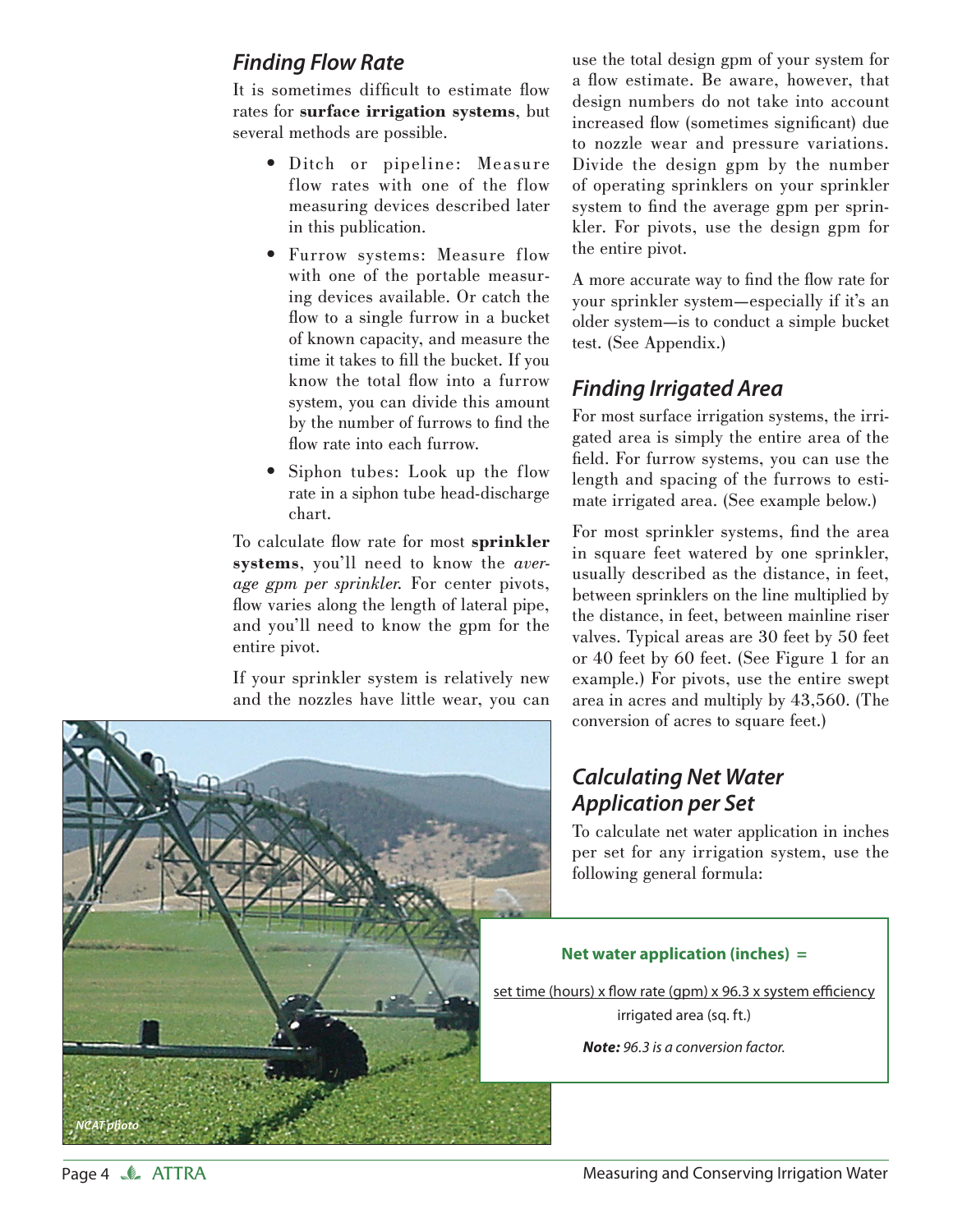# **Wheel line, hand line, end tow:** Use

the average flow rate (gpm) for one nozzle.

#### **Example:**

12-hour set, 8 gpm per sprinkler, 40'x 60' spacing, 65% system efficiency

 $12 \times 8 \times 96.3 \times 0.65$  = 2.5 inches net water 40 x 60 application per set

**Center pivot system:** Use the total pivot flow.

#### **Example:**

50-hour rotation, 900 gpm, 130-acre field  $(= 5,662,800 \text{ ft}^2)$ , 75% system efficiency

50 x 900 x 96.3 x .75 =0.6 inches net water 5,662,800 application per set

*Note: The wheel line example above uses the flow for one nozzle divided by the area covered by one nozzle. The pivot formula uses the flow for the entire pivot divided by the area covered by the entire pivot. The result is the same—inches per set.* 

**Stationary big gun sprinkler:** Use flow per sprinkler.

#### **Example:**

10-hour set, 78 gpm, 120'x 120' spacing, 50% system efficiency

10 x 78 x 96.3 x 0.50 =2.6 inches net water 120 x 120 application per set

**Traveling big gun sprinkler:** Use the following formula:

| Net water       | $gpm x 1.6 x$ efficiency $\left(\frac{9}{6}\right)$                                                 |
|-----------------|-----------------------------------------------------------------------------------------------------|
| application $=$ | S x W                                                                                               |
|                 | where $W =$ width between travel lanes in feet,<br>and $S =$ travel speed in feet per minute (fpm). |

#### **Example:**

300 feet between travel lanes, 0.4 fpm travel speed, 400 gpm, 60% system efficiency

400 x 1.6 x 0.6 0.4 X 300 =3.2 inches net water application

**Wild flood:** Use total area flooded and total flow.

#### **Example:**

Seven 24-hour days, 800 gpm flow, 40-acre field, 20% system efficiency

 $7 \times 24 \times 800 \times 96.3 \times 0.20$ 40 x 43,560 =1.5 inches net water application

#### **Graded furrows:** Use furrow length and spacing.

#### **Example:**

11-hour set, 10 gpm flow per furrow, 660-foot-long  $\times$  3-foot-wide furrows, 50% system efficiency

 $11 \times 10 \times 96.3 \times 0.50$  $3 \times 660$ 

=2.7 inches net water application

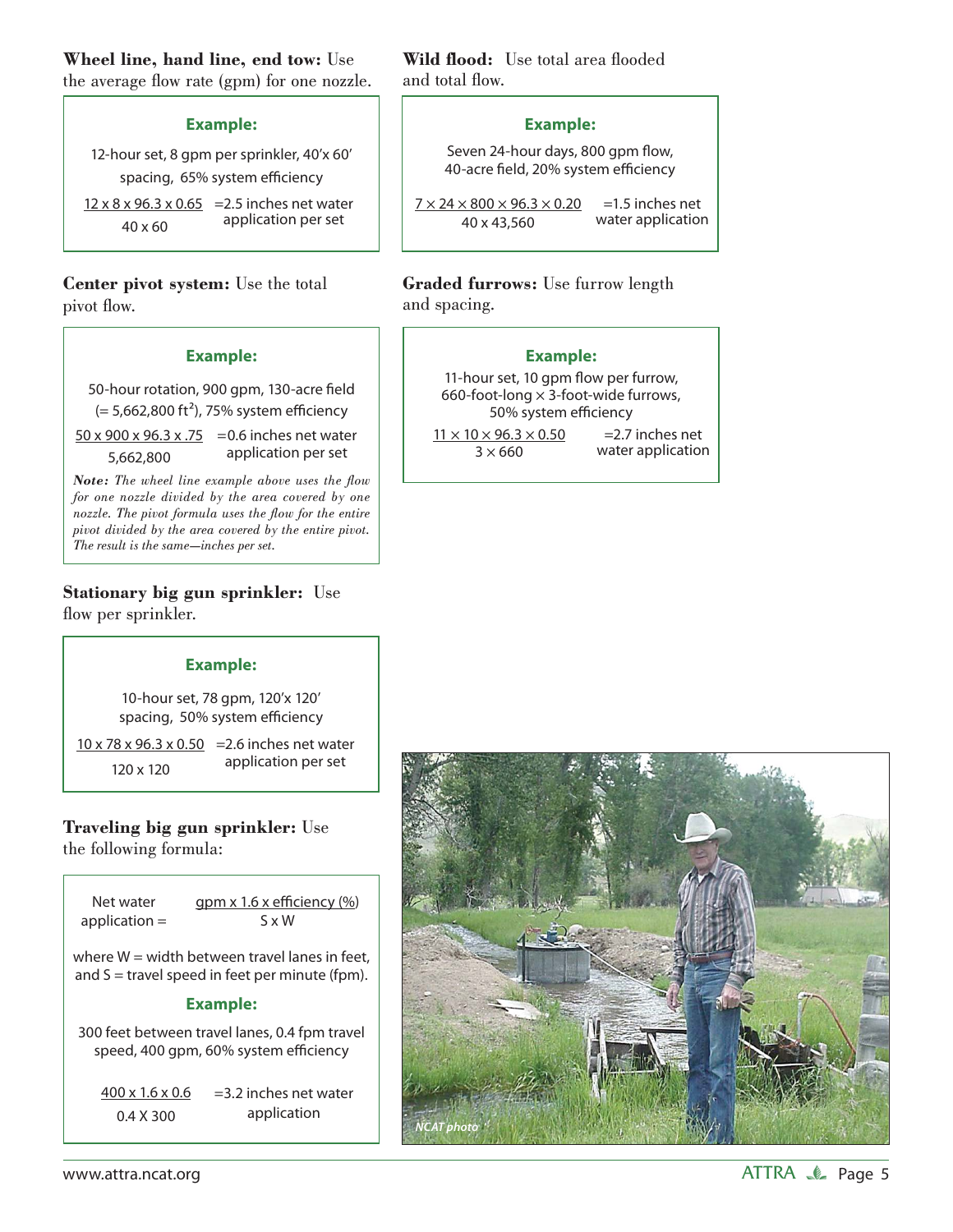## *Determining the Correct Set Time*

Use the same basic formula above to determine how long it takes to apply a desired amount of water by inserting the amount of water you want to apply for "net water application."

Set time hours = net water application (inches) x irrigated area (sq. ft.) flow rate (qpm)  $x$  96.3  $x$  system efficiency

#### **Example:**

Wheel line, 8 gpm per sprinkler, you want to apply 1.2 inches, 40'x 60' spacing, 65% system efficiency.

 $= 5.8$  hours. Round up to 6 hours  $1.2 \times 40 \times 60$ 8 x 96.3 x .65

For surface irrigation systems, it may be easier to use the following extremely handy formula:

Set time hours = gross water application (inches) x area irrigated (acres) flow rate (cfs)

#### **Surface Irrigation Example:**

Graded borders, 1.2 cfs flow, 10 acre field, desired gross water application 1.5 inches.

Correct set time (hours)=  $\frac{1.5 \times 10}{1.5}$  = 12.5 hours 1.2

## **Measuring Flows**

You can measure flowing water in an open channel or pipeline using one of the methods below. You can also measure water with a *simple bucket test* at the point where sprinklers apply it to the field (See Appendix).

## *Measuring Open Channel Flow*

Open channel methods generally rely on a structure such as a *weir*, *flume*, or *orifice* installed in the channel. These structures typically include one or more *staff gages*  (also spelled *gauges*), installed either on the structure itself or in an adjacent stilling well, to determine water depth. (A staff gage is simply a vertical staff—resembling an ordinary yardstick—marked with numbers that indicate water depth.) Using a table for the specific size and type of structure, you look up the measured depth and convert it to a flow rate. More expensive, but more accurate, electronic measuring devices are now available to offer continuous flow measurement and recording.

Most open channel flow measuring devices work only under limited conditions. A structure suitable for a river or large canal will not be the best choice for a small ditch. Only a few of the more common methods to measure flows on smaller canals, ditches. and farm turnouts are considered here. A comprehensive guide is the U.S. Bureau of Reclamation's *Water Measurement Manual*, available on the Internet at *www.usbr.gov/ pmts/hydraulics\_lab/pubs/wmm/index.htm.*

To ensure accuracy, the measuring site must meet a number of conditions:

- The ditch or canal must have a shallow grade with a relatively straight upstream segment and uniform cross-section, little turbulence, and quiet flow.
- Weirs require more slope than flumes or submerged orifices.
- The location must not cause sedi-• ment loading, debris buildup, or flooding of surrounding areas.

In selecting a water measurement structure, consider cost, accuracy, ease of measurement, construction and maintenance requirements, and state or local water laws and regulations.

*Weirs* are easy to construct, install, and use, but require enough ditch slope so that water can fall freely from the structure to the downstream water surface. In the case of *rectangular* and *trapezoidal weirs,* water flows through a sharp-edged rectangular or trapezoidal notch. In the case of *v-notch* 

M*ost open suring devices work channel*  flow mea*only under limited conditions.*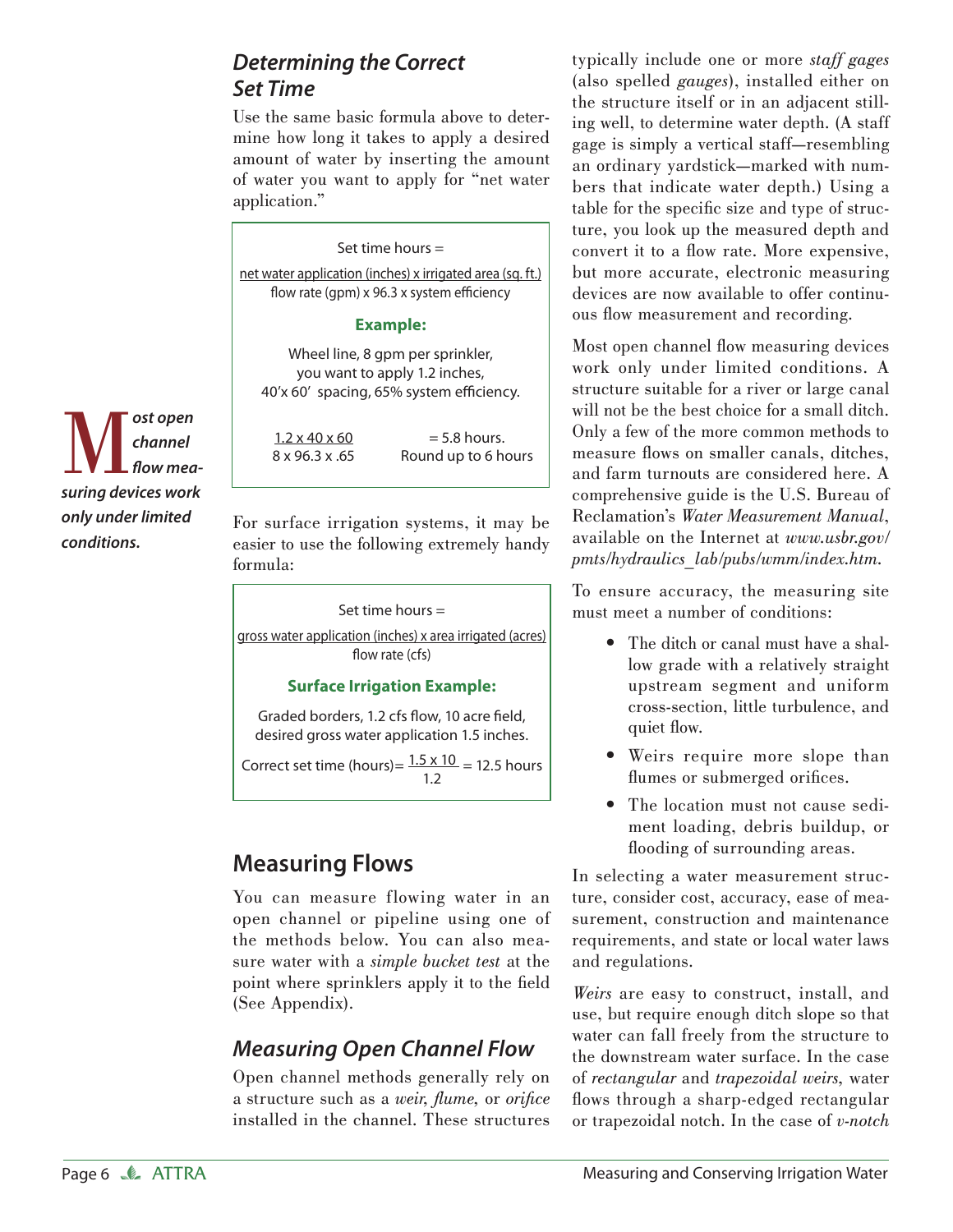weirs, water flows through a sharp-edged (usually) 90 degree-angled notch. This weir is especially good at handling a wide range of flows.



 *Figure 2.* **V-Notch Weir**

Ramp flumes (also known as *modified broadcrested weirs*) are accurate, cost less to build than most other devices, and are simpler to construct.



*Submerged orifices* are often used where ditch slope is insufficient for weirs. They generally cost less than weirs and can fi t into limited spaces, but are susceptible to trash build-up. Water flowing through an orifice is discharged below the downstream water surface. For this

device to be accurate, it must be submerged. The *meter gate,* a type of submerged orifice, can be used for farm turnouts. The gate can be used to measure flow, closed to shut off flow, or positioned at various settings to reduce or increase flow.



**Figure 5. Submerged Orifice** 

Choosing, installing, and using weirs, flumes, and submerged orifices is not difficult. In order to get accurate results, though, you need to install these devices properly, maintain them regularly, use proper measuring techniques, and use the right calibration curves and tables. Your local NRCS, Extension, or soil and water conservation district office may be able to assist you.

*Flumes* are more complex structures than weirs, and include a constricted throat section that requires careful construction and installation. Flumes are used where ditch and canal grades are relatively flat. They can still be relatively accurate even when submerged.

Parshall flumes—one of the most common types—require only about a quarter of the ditch grade needed for weirs and can accommodate a wide range of flows. *Cutthroat flumes* are a "throatless" variation on the Parshall flume, resulting in simplified construction.





 *Figure 3.* **Parshall Flume**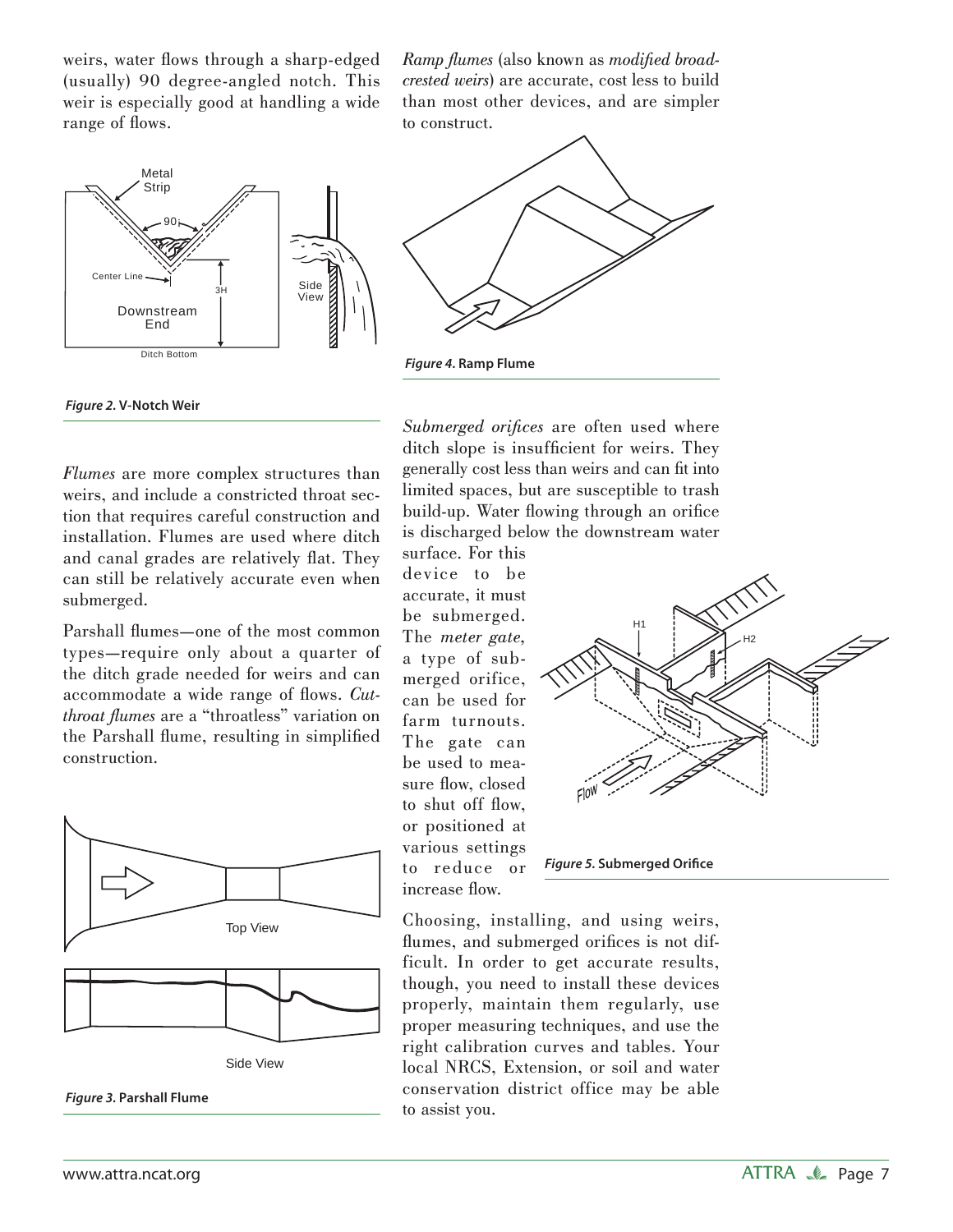## *Measuring Pipeline Flow*

Flow in a pipeline can be measured very accurately if the correct measuring device is installed and used properly. These devices need periodic calibration and maintenance, and water must be relatively (in some cases, very) clean. Accurate measurement requires full pipe flow.

Pipeline flow is measured by either *intrusive* devices (located inside the pipe or inserted through the pipe wall) or *external* devices. Intrusive flow meters include Venturi, nozzle, and *orifice plate* meters that measure flow through a constriction within the pipe. None have moving parts. They require little maintenance in clean water and are installed directly in the pipeline.

*Propeller* meters use a multi-blade propeller positioned inside the pipe. Propeller meters can pass some debris, but even moderate amounts can foul the blades.

*Pitot tubes* are inserted into the side of a pipe. They require drilling a hole through the pipe (allowing the insertion of the tube), making them less convenient and common than propeller meters.

*Non-intrusive* (external) flow meters send ultrasonic or acoustic waves through a pipe and take very accurate measurements of Doppler shift or transit time to calculate flow rate. These devices are clamped onto the outside of the pipe wall (nothing is physically inserted into the pipe) which makes them extremely quick and convenient to use. Several types of ultrasonic meters are



currently on the market. They are costly, in the range of \$1,500 to \$10,000, although prices are dropping, and some training is required for accurate measurements.

## *Irrigating with Limited Water Supplies*

When water supplies are short:

- Don't over-irrigate. Learn the waterholding capacity of your soils, their allowable depletion, and the effective root depth and critical growth stages of your crops. •
- Focus irrigation on critical growth stages. Depending on the crop, you'll usually see one of two types of responses to drought stress:
	- 1. Seed crops, cereals, and oilseeds are most sensitive to drought stress during flowering or seed formation, and relatively insensitive during early vegetative growth. Irrigate enough at the onset of seed formation to carry the crop through seed fill.
	- 2. Perennial crops grown primarily for forage, and some root crops, are relatively insensitive to moderate drought stress for short periods throughout the growing season. They can recover from stress periods with little reduction in yield. Focus on irrigating during periods of maximum growth.
- Irrigate early in the season. Fill the root zone to field capacity before hot weather starts.
- Leave room in the soil for precipita-• tion. Crop residue and cover crops help capture snow and rain and reduce evaporation.
- Aim for optimum rather than maximum yield (i.e., the greatest yield with the least input).
- Plant drought-tolerant crops or quickmaturing crops that require most of their water early in the season.
- Reduce the amount of land you irrigate and use the saved water on the remainder, or reduce the amount of water you apply over the whole irrigated area.
- Irrigate every other furrow, switching at each irrigation. You'll still get water to one side of each row, generally using far less water.

**Related ATTRA Publications**

Drought Resource

Energy Saving Tips for Irrigators

The Montana Irrigator's Pocket Guide Protecting Water Quality on Organic

Soil Moisture Monitoring: Low-Cost Tools and Methods

Sustainable Irrigation

(PowerPoint presentation) Sustainable Soil Management

Guide

Farms

Drought Resistant Soil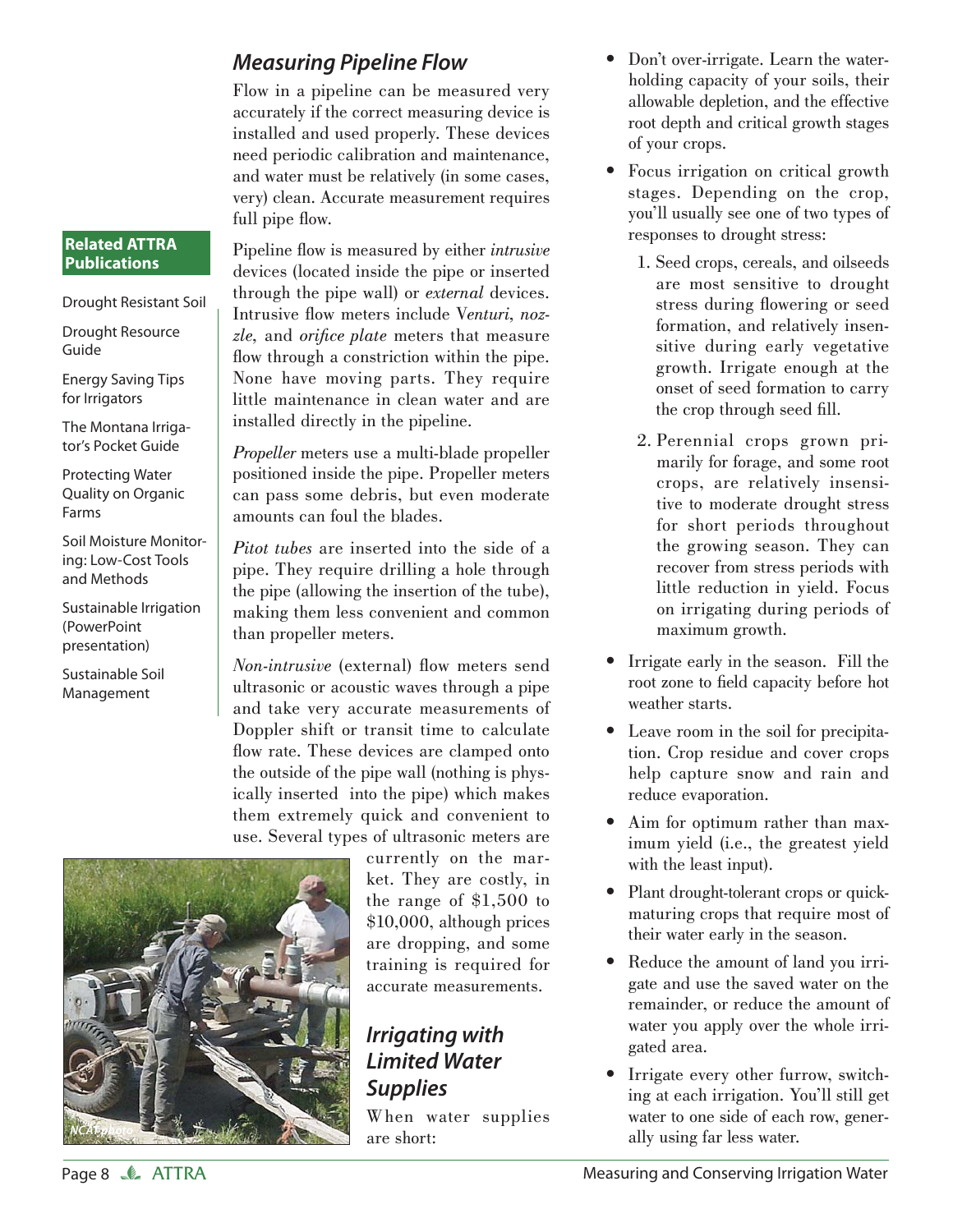# **References**

## *NCAT Resources*

**Drought Introduction.** 2005. By Barbara Bellows. PowerPoint presentation. 22 p.

 *An introduction to droughts, impacts on soils, crops, and animals with an overview of management practices to lessen the impacts of drought.*

## **Drought Resistant Soil.** 2002. By

Preston Sullivan. ATTRA Publication, IP 169. 7 p.

 *Explains how organic matter can dramatically increase the soil's water storage capacity and how ground cover increases the water infi ltration rate while lowering soil water evaporation. Both practices reduce the severity of drought and the need for irrigation.*

## **Drought Resource Guide.** 2005.

By Barbara Bellows. 29 p.

*www.attra.ncat.org/attra-pub/drought\_RL.html A comprehensive list of text and Web-base resources, including links to climate monitoring information, drought-tolerant plant lists, and drought disaster relief programs. State-specific drought information and drought programs are provided at the end of this document.*

**The Montana Irrigator's Pocket Guide.** 2003. By Mike Morris, Vicki Lynne, Nancy Matheson, and Al Kurki. National Center for Appropriate Technology, Butte, Montana. 161 p.

 *A take-to-the-fi eld reference to help irrigators save energy, water, and money, it includes guidelines for water management, equipment maintenance, and handy conversions and formulas. Get a free printed copy by calling 800-346-9140 (toll-free).*

## **Sustainable Irrigation**. 2004. By

Barbara Bellows. PowerPoint presentation. 46 p. *Explains sustainable irrigation practices and methods for protecting soil and water quality.*

## *Other Publications*

## **Irrigation Water Measurement as**

**a Management Tool.** 2002. By Danny H. Rogers, Gary Clark, and Mahbub Alam. Kansas State University Agricultural Experiment Station and Cooperative Extension Service, Manhattan, KS.

*www.oznet.ksu.edu/library/ageng2/l878.pdf Tensiometer installation, use, and troubleshooting. Request a hard copy from:*

Production Services/Distribution Kansas State University 26 Umberger Hall Manhattan, KS 66506-3404 785-532-5830

#### **Selection and Use of Water Meters for Irrigation Water Measurement.** 2003. By Melissa C. Baum, Michael D. Dukes, and Dorota Z. Haman. University of Florida, Institute of Food and Agricultural Sciences, Gainesville, FL.

*http://edis.ifas.ufl .edu/AE106 Descriptions, use, maintenance, and comparison of various flow-measuring devices.* 

**How Good Is Your Water Measurement?** 1999. By Robert Hill. University of Utah Cooperative Extension Service, Utah State University, Logan, UT. *http://extension.usu.edu/fi les/engrpubs/biewm01.html Open channel and pipeline devices, typical prices, and sources of equipment. Phone 435-797-1000 to request a hard copy.*

## *Further Resources*

U.S. Bureau of Reclamation. 2001. **Water Measurement Manual.** U.S. Department of the Interior, Washington, DC. 317 p.

USDA-Natural Resources Conservation Service. 1997. **NRCS Irrigation Guide.** Natural Resources Conservation Service, Washington, DC. 702 p. *www.wcc.nrcs.usda.gov/nrcsirrig/irrig-handbooks-part 652.html*

## *Web Sites*

## **Irrigation Engineering Publications**

From the University of Nebraska Institute of Agriculture and Natural Resources.

*http://ianrpubs.unl.edu/irrigation*

 *Dozens of publications on irrigation management and hardware.* 

## **Irrigation Training and Research Center**

From the BioResource and Agricultural Engineering Department at Cal Poly State University, San Luis Obispo.

## *www.itrc.org*

 *Extensive collection of publications, databases, and links.*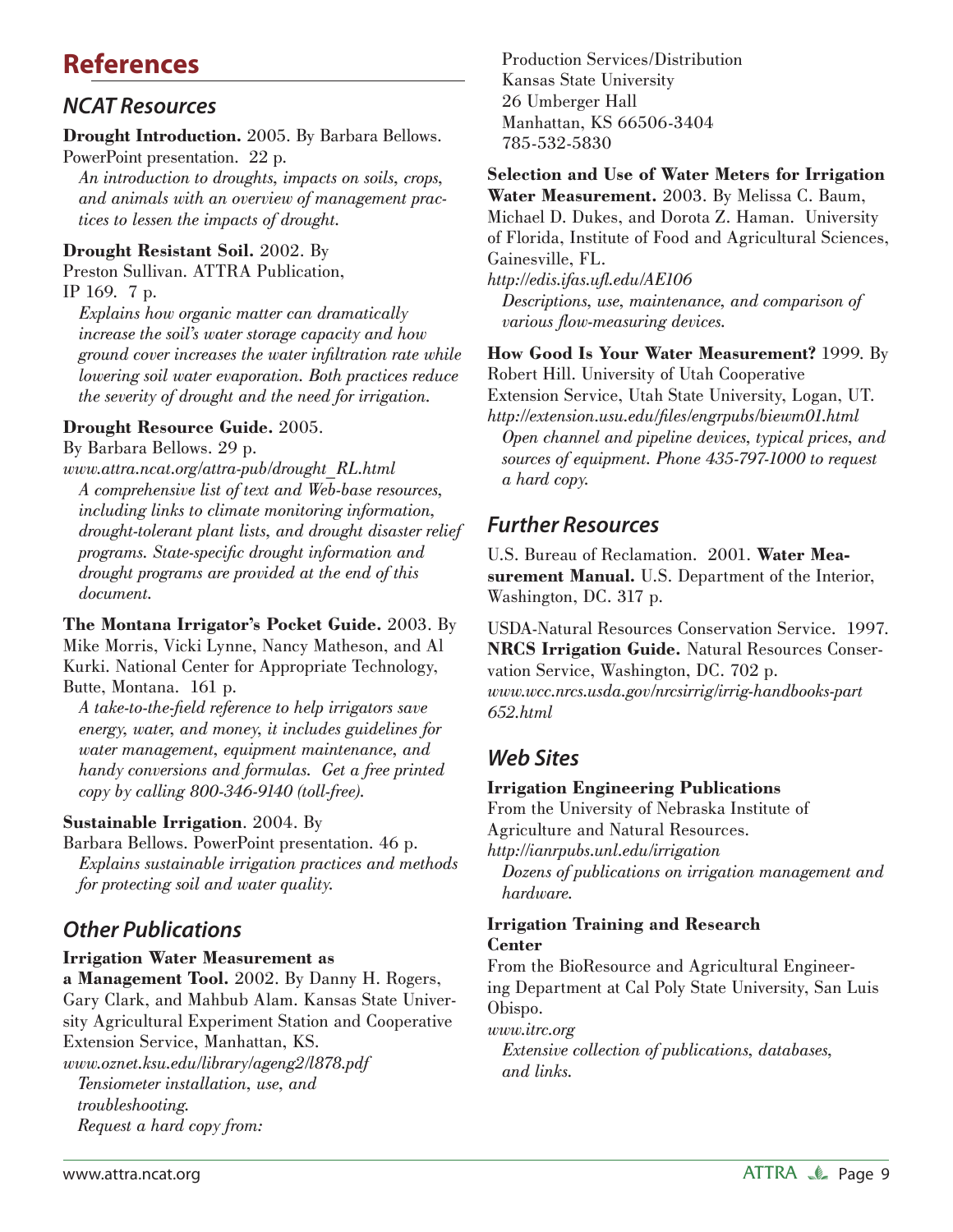#### **Water Conserve – Water Conservation Portal**

A project of Ecological Internet, Inc. *www.waterconserve.info*

 *A water conservation portal and Internet search tool that provides access to reviewed water conservation news and information. Includes news stories, discussion groups, and links.*

#### **Wateright**

From the Center for Irrigation Technology at California State University, Fresno.

*www.wateright.org*

 *A "multi-function, educational resource for irrigation water management." Includes an energy use/cost calculator, guidelines for estimating fuel requirements, options for reducing energy use and costs, and discussions of various other energy-related topics.*

## **Appendix: Finding Flow Rate with a Bucket Test**

*For hand move, side roll, or linear move systems:*

Measure the flow of one sprinkler per lateral, situated on relatively level ground. The selected sprinkler should be about one-third of the way down the length of the lateral from the mainline. Use a hose to direct the flow into a five-gallon bucket. Using a stopwatch, estimate the time it takes, in seconds, to fill the bucket. For greater accuracy, take more than one reading per sprinkler and average the times. Repeat for the other sprinklers on other laterals.



## *For pivots:*

*Step 1.* Measure the flow of one sprinkler in each set of nozzle diameters along the pivot using the method described for hand move, side roll, or linear move systems above.

| Seconds to<br>fill bucket | Average gpm/<br>sprinkler | # of sprinklers<br>in each set | <b>Total gpm</b><br>in each set |  |  |
|---------------------------|---------------------------|--------------------------------|---------------------------------|--|--|
| $300 \div$ sec =          | $\frac{1}{\sqrt{2}}$ qpm  | $x =$                          | $\frac{1}{2}$ gpm               |  |  |
| $300 \div$ sec =          | $\rule{1em}{0.15mm}$ qpm  | $x =$                          | <u>_____</u> gpm                |  |  |
| $300 \div$ sec =          | $\frac{1}{\sqrt{2}}$ gpm  | $x =$                          | gpm                             |  |  |
|                           |                           | Total Flow $=$ _______ gpm     |                                 |  |  |

*Step 2.* Estimate flow from the end gun using end gun pressure and nozzle diameter from the table below.

| - | gpm |
|---|-----|
|---|-----|

*Table 4.* **Estimated End Gun Flow in GPM**

|     | Diameter of end gun nozzle (inches) |               |      |                |     |  |  |  |  |
|-----|-------------------------------------|---------------|------|----------------|-----|--|--|--|--|
| PSI | ⅓                                   | $\frac{3}{4}$ |      | $1\frac{1}{2}$ | 2   |  |  |  |  |
| 10  | 23.6                                | 53.2          | 94.4 | 212            | 378 |  |  |  |  |
| 20  | 33.4                                | 75.3          | 134  | 300            | 534 |  |  |  |  |
| 30  | 40.9                                | 92.2          | 164  | 368            | 654 |  |  |  |  |
| 40  | 47.2                                | 106           | 189  | 425            | 755 |  |  |  |  |
| 50  | 52.8                                | 119           | 211  | 485            | 845 |  |  |  |  |

*Step 3.* Add the results from Step 1 and Step 2 above to calculate total flow for pivot.

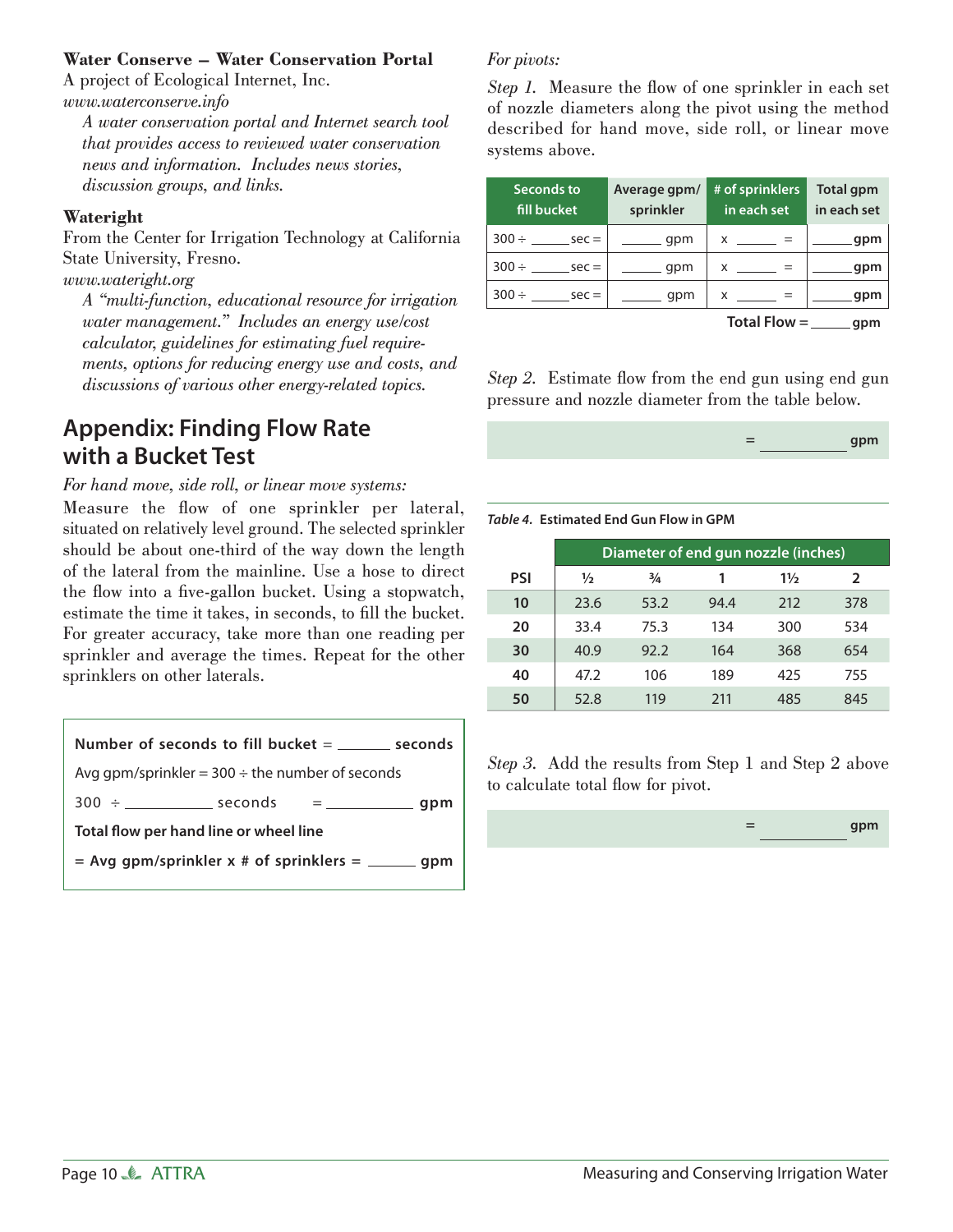# **Notes**